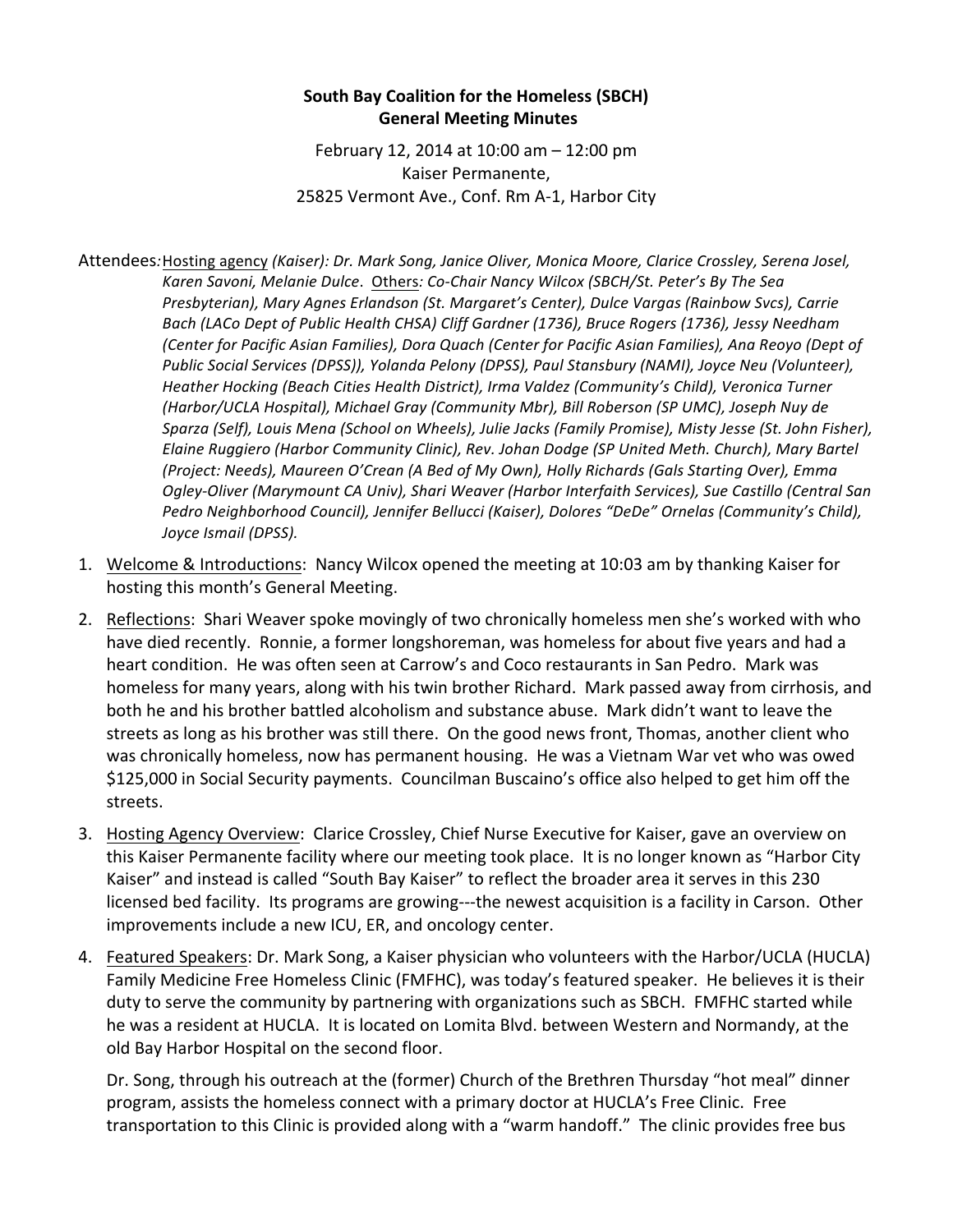tickets/vouchers for patients at the HUCLA Free Clinic to encourage their return for primary care. Pick-up starts at 5:00 pm to allow time for clients to participate in dinner. The clinic start time is 6:30 pm -7:00 pm in order to return them back to by 9:00 pm. Residents examine them on a first come, first served basis. The clinic pharmacist is a per diem Kaiser employee, but he pays for the medications out of his own pocket. They will be getting a Kaiser grant in order to increase clinic services. They have teamed with Beach Cities Health District who offers case management. They are looking for more volunteers (physicians, etc).

The following come up during the pursuing discussion:

- Torrance Memorial Medical Center also has a Community Benefit Program.
- Nancy asked if all the area hospitals can email their referral clinics and SBCH will include them in its resource directory.
- Mary Agnes Erlandson suggested the regional service providers could develop and share information on individuals who use their services to coordinate care with those that use multiple healthcare providers. Kaiser is currently working with BCHD on such a document, pointing out the need to comply with HIPAA privacy regulations. Nancy mentioned such agreements are being worked between county agencies through the Coordinated Entry System (CES).
- A suggestion was made to get name/photo/other information of the homeless we are all serving.

Karen Savoni, Director of Social Work, then lead the conversation. South Bay Kaiser is committed to treating the homeless when they present at its Emergency Department (ED). Her team meets monthly to review every homeless person they comes through their door. It has witnessed a steady increase in the numbers they see: six years ago, about 15-20 per month would be seen; today that number has grown to 70-80 per month. These individuals have the following characteristics:

- 30% have been seen two or more times in 90 days, some several times a week.
- 5% are Kaiser Members.
- Their top diagnoses are: behavioral health, alcoholism or substance abuse, pain, and chronic diseases.

Additionally, the South Bay Kaiser staff has formal training to work with this population that goes beyond just a clinical response to effectively work the social engagement side as well. It has a robust policy: each homeless patient gets a cognitive intactness assessment to determine if he or she can negotiate his or her own health needs. Kaiser staff respects their belongings and provides them with one set of brand new clothing. It has a medical/financial assistance program, and patients get enough medications for the next few days upon exit. Homeless patients are also assessed for appropriate follow-up care: 8% go to other acute in-patient care; 3% go to shelter or recuperative care; 1% is placed into board & care. For this last option, some steady income source is required. Finally, Kaiser has a dental referral program.

One of the biggest issues is the homeless patients use the ED as their primary care provider. It also does not have specialized case management for this population and is looking at future options on this front. Another large challenge is the lack of shelter beds in the area and the patients' limited access to medications on an ongoing basis.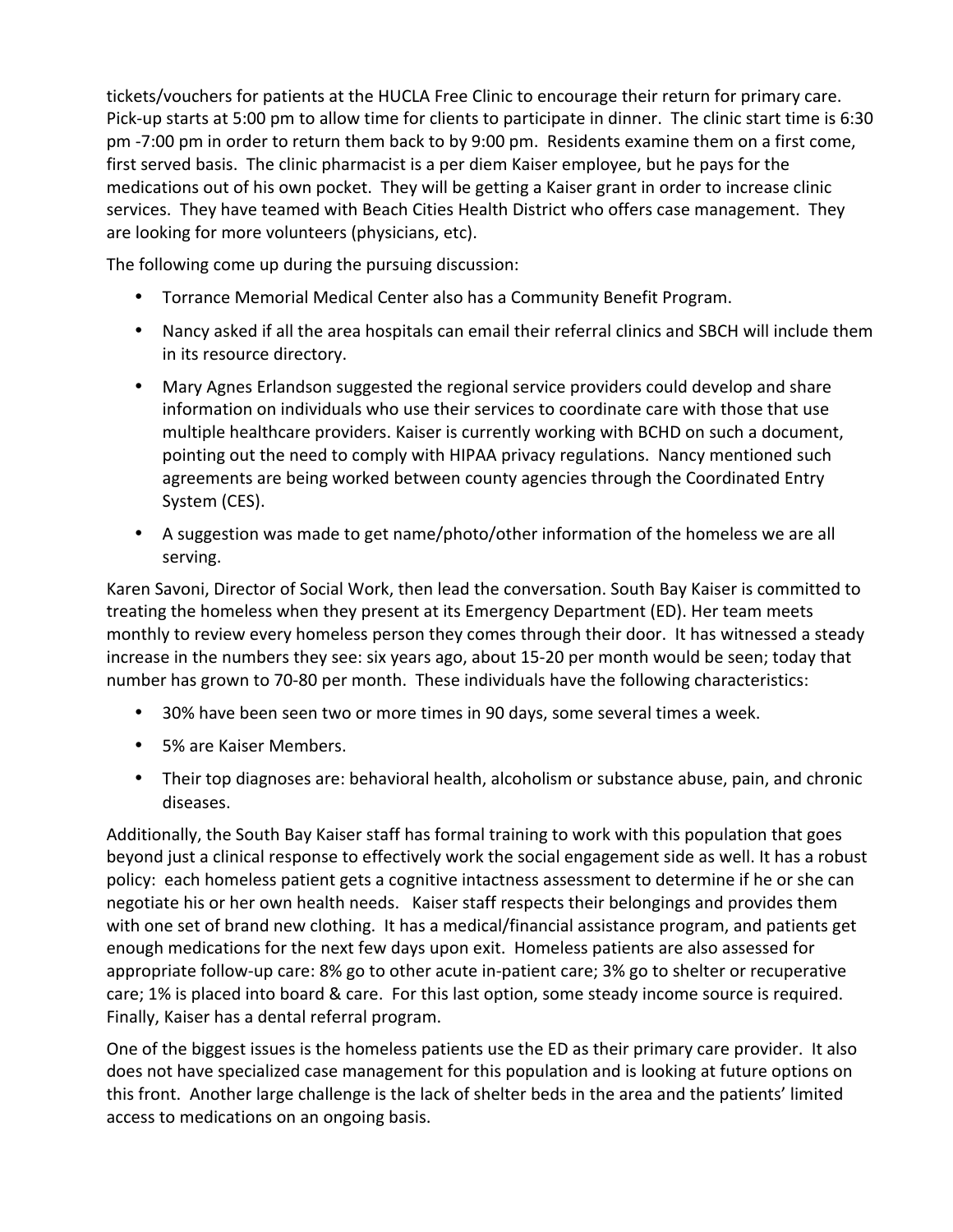- 5. Partnership Opportunities Discussion: Nancy announced the Family Solutions Center (FSC) and Coordinated Entry System (CES) Request for Proposals (RFP) would be released soon. Both provide funding for a "1-Stop Shop" coordinated entry system to streamline the process of providing targeted services for their unique needs to homeless families and individuals.
	- a. FSC: An information meeting called by the Coalition is being held 2/19/2014, 3:30-4:30 pm at San Pedro United Methodist Church, 580 W.  $6<sup>th</sup>$  St., San Pedro. SPA 8 and SPA 7 do not currently have an FSC.
	- b. CES: We currently have two targeted areas, one in the north/LAX and other in the south/Harbor Area. A SPA 8 lead agency has not yet been determined; SPBC cannot head up this funded effort since it is not a 501(c)(3). United Way, the funder for this initiative, is asking each SPA for one collaborative proposal rather than having competing bids. Outreach will be a key component in this effort, recognizing the most acute individuals may not find their way to a CES on their own.
- 6. Coalition Projects
	- a. Resource Guides. Misty Jesse reported there would be the "pocket guide" designed for the homeless for three regional areas of our Service Planning Area (SPA): Harbor (South) Area, LAX (North), and Central/Beach Cities. Maureen O'Crean is the keeper of the common template used. The Harbor Area guide by distributed and comments from those in attendance were received.
	- b. Marymount California University Partnership. Emma Ogley-Oliver stated her students are working on the Central/Beach Cities one-page resource guide, and are developing an evaluation for the upcoming April 2 homelessness forum (clinical psych dept). Students will develop "Partner Profiles" to showcase the work of the membership partners; Emma is looking for agencies in which her students can engage. Nancy added these can be a wide range of organizations including our public sector and faith partners, and not be limited to just provider agencies. Emma has already partnered with Holly Richards and her "Gals Starting Over" agency. She is looking to identify internship relationships for the summer or fall.
	- c. Outreach and Advocacy. Mary Bartel gave the report for Elaine Ruggiero. This committee met at the end of January and decided they will meet quarterly in the future. She discussed enhancing a PowerPoint presentation that Nancy has that has an introduction to the Coalition and area homelessness, fine tuning it according to the venue/audience.
- 7. LA CoC Coordinating Council Report Back. Jessy Needham, the alterative member representing SPA 8 on the Los Angeles Homeless Services Agency (LAHSA) Continuum of Care Coordinating Council, gave this report. Part of her job is to be liaison between South Bay providers/coalition and LAHSA. There are some funding cuts anticipated at the federal level that translates into less resources flowing down to our area. Priorities on the spending had to be established. Supportive Housing has been found to be best plan to permanent housing so it has a high funding priority.
- 8. Co-Chair's Report. Nancy reported on the following:
	- a. PIT HC: (Point In Time Homeless Count) will not happen this year, but LAHSA will be conducting its HUD mandated Housing Inventory Count (HIC) snapshot on the number of people staying at each shelter/agency. LAHSA has asked the regional coalitions to assist with collecting this information. Let Nancy know if you are interested in our SPA 8 effort.